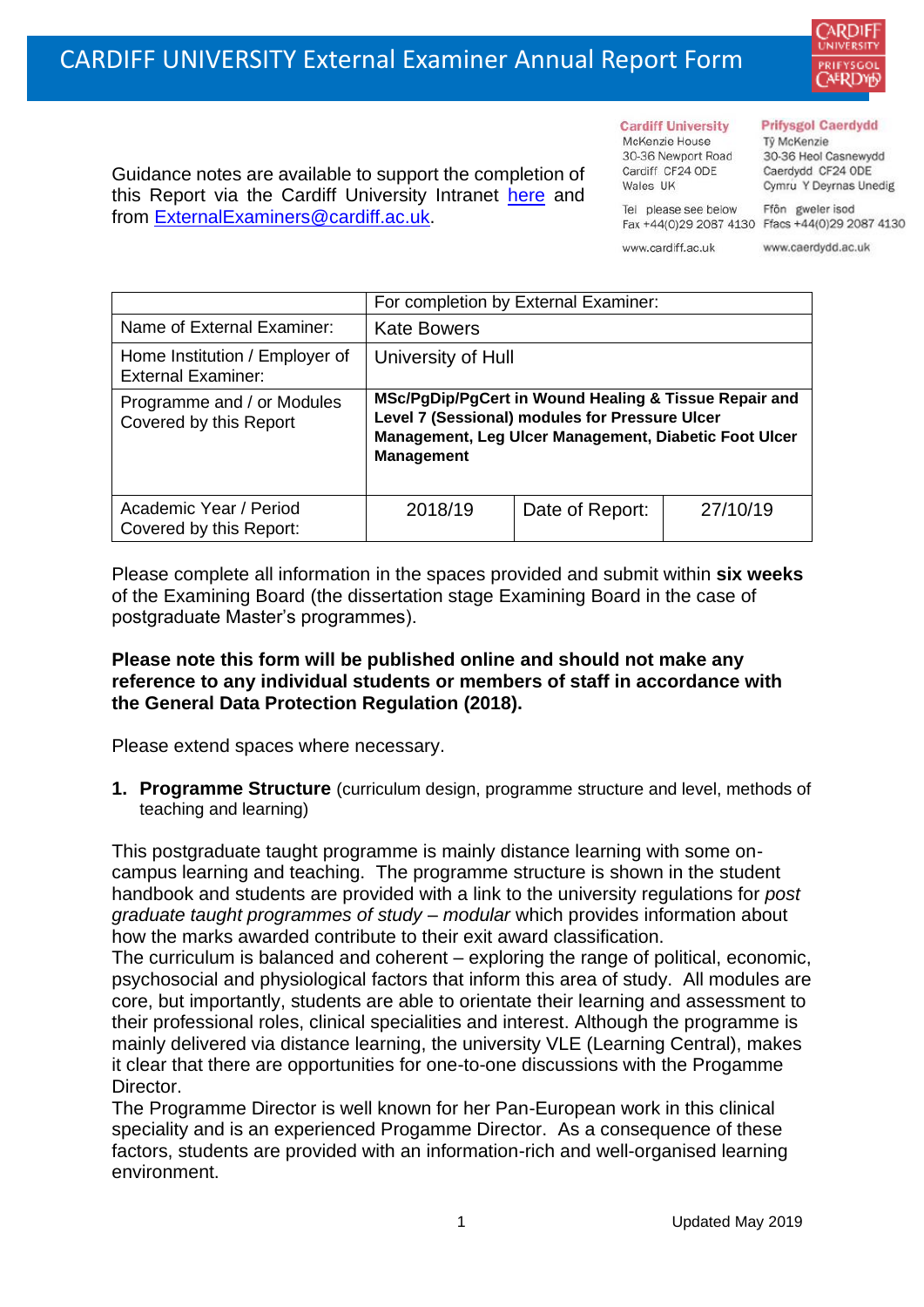**2. Academic Standards** (comparability with other UK HEIs, achievement of students, any PSRB requirements)

Throughout my tenure I have witnessed that the programme is maintaining the threshold academic standards set for its award in accordance with the QAA Frameworks for Higher Education Qualification of UK Degree-Awarding Bodies. The academic standards and the achievements of students are certainly comparable with those in other UK higher education institutes that I have experience of.

**3. The Assessment Process** (enabling achievement of aims and learning outcomes; stretch of assessment; comparability of standards between modules of the same level)

There is a good level of consistency in terms of the module aims and learning outcomes. The assessments provide appropriate challenge for this level of study. Students have 2 options regarding the dissertation assessment task and these options are equally challenging.

4. **Examination of Master's Dissertations (if applicable)** (sample of dissertations received, appropriateness of marking schemes, standard of internal marking, classification of awards)

Dissertations are sent to me with the appropriate marking scheme, and internal markers feedback. Marking is carried out by a range of internal markers and the vast majority of these provide detailed consideration of the work against the assessment criteria. There is a very good standard of internal marking and good agreement between markers. Where necessary, a third internal marker is appointed to consider the work against assessment criteria.

## **5. Year-on-Year Comments**

[Previous External Examiner Reports are available from the Cardiff University Website [here.](https://www.cardiff.ac.uk/public-information/quality-and-standards/external-examiner-reports)]

No concerns were raised in previous External Examiners reports.

**6. Preparation for the role of External Examiner (for new External Examiners only)** (appropriateness of briefing provided by the programme team and supporting information, visits to School, ability to meet with students, arrangements for accessing work to review)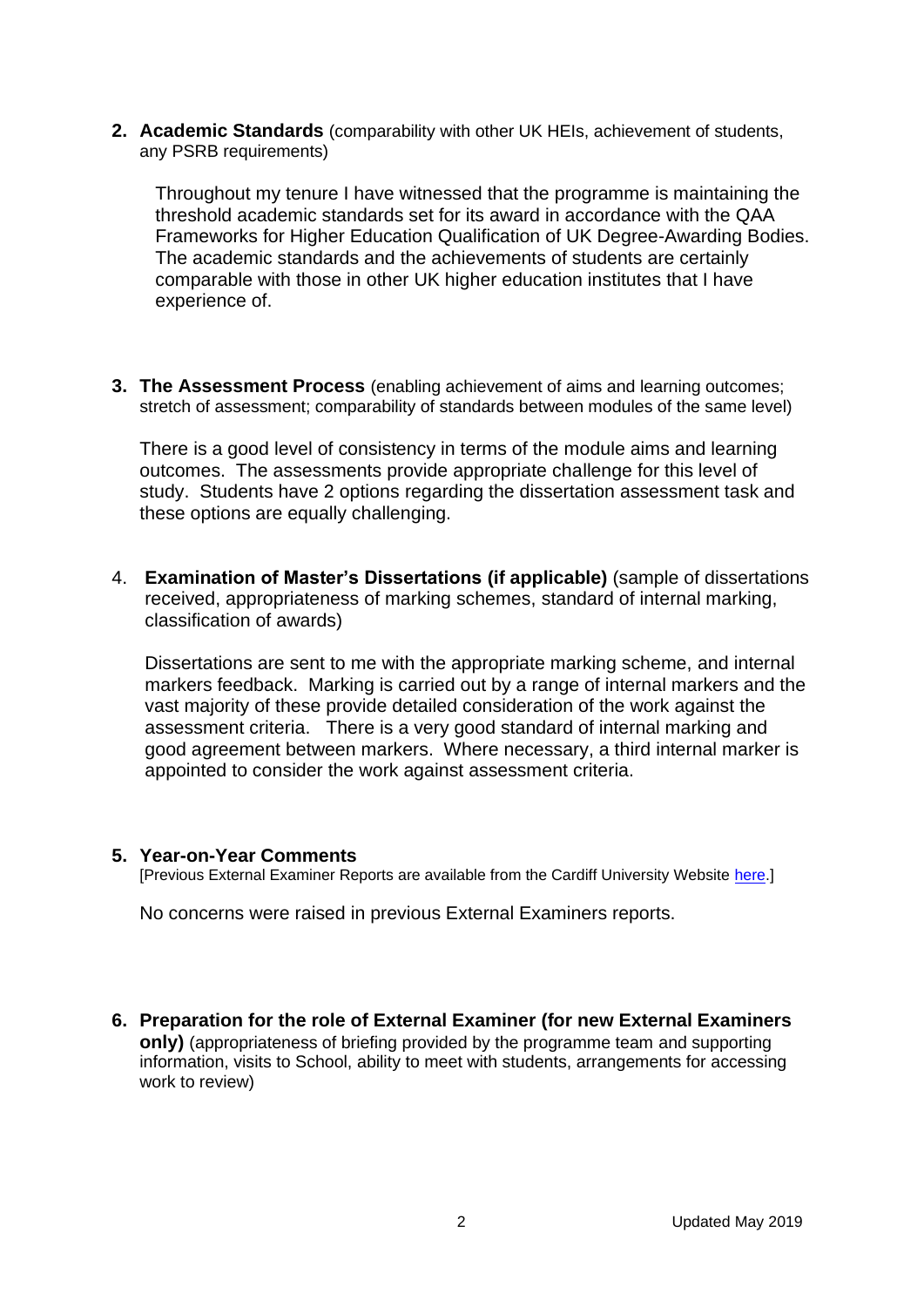**7. Noteworthy Practice and Enhancement** (good and innovative practice in learning, teaching and assessment; opportunities for enhancement of learning opportunities)

As noted in last year's report, students are provided with examples of previous students' work to help orientate them to an assessment task. These examples show the mark awarded as well as the examiner's feedback. In my view, these materials provide students with guidance about expectation around academic standards as well as make clear how assessment criteria and rubrics are used to grade work.

Students receive thorough and consistent feedback on their work. Feedback refers to both subject or disciplinary knowledge and understanding as well as the use of academic conventions and writing style. The Programme Director encourages students to document and review assessment feedback and write action plans designed to use feedback within subsequent assessments.

Digital technology is used well within this programme. For example, students' lecture material includes those delivered by experts in the field of tissue repair who are based in the United States.

Student are informed of and encouraged to attend national and pan-European conferences within this field of practice.

**8. Appointment Overview (for retiring External Examiners only)** (significant changes in standards, programme/discipline developments, implementation of recommendations, further areas of work)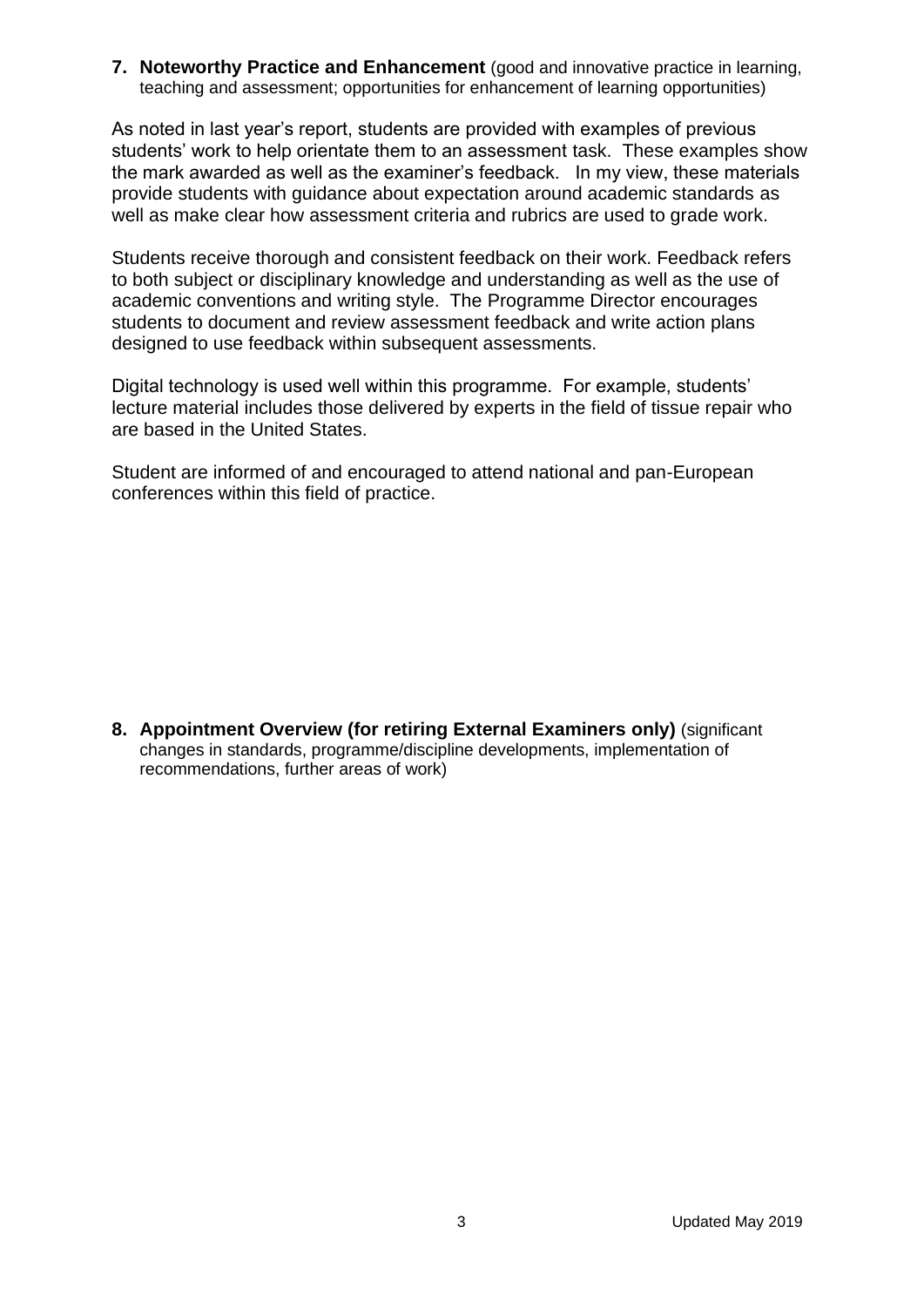## **9. Annual Report Checklist**

Please include appropriate comments within Sections 1-7 above for any answer of 'No'.

|                                                        |                                                                                                                                                             | <b>Yes</b><br>(Y) | <b>No</b><br>(N) | N/A<br>(N/A) |
|--------------------------------------------------------|-------------------------------------------------------------------------------------------------------------------------------------------------------------|-------------------|------------------|--------------|
| <b>Programme/Course information</b>                    |                                                                                                                                                             |                   |                  |              |
| 9.1                                                    | Did you receive sufficient information about the Programme and<br>its contents, learning outcomes and assessments?                                          | Y                 |                  |              |
| 9.2                                                    | Were you asked to comment on any changes to the assessment<br>of the Programme?                                                                             | Y                 |                  |              |
| <b>Commenting on draft examination question papers</b> |                                                                                                                                                             |                   |                  |              |
| 9.3                                                    | Were you asked to approve all examination papers contributing<br>to the final award?                                                                        |                   |                  | N/A          |
| 9.4                                                    | Were the nature, spread and level of the questions appropriate?                                                                                             |                   |                  | N/A          |
| 9.5                                                    | Were suitable arrangements made to consider your comments?                                                                                                  |                   |                  | N/A          |
|                                                        | <b>Examination scripts</b>                                                                                                                                  |                   |                  |              |
| 9.6                                                    | Did you receive a sufficient number of scripts to be able to assess<br>whether the internal marking and classifications were appropriate<br>and consistent? |                   |                  | N/A          |
| 9.7                                                    | Was the general standard and consistency of marking<br>appropriate?                                                                                         |                   |                  | N/A          |
| 9.8                                                    | Were the scripts marked in such a way as to enable you to see<br>the reasons for the award of given marks?                                                  |                   |                  | N/A          |
| 9.9                                                    | Were you satisfied with the standard and consistency of marking<br>applied by the internal examiners?                                                       |                   |                  | N/A          |
| 9.10                                                   | In your judgement, did you have the opportunity to examine a<br>sufficient cross-section of candidates' work contributing to the<br>final assessment?       |                   |                  | N/A          |
|                                                        | <b>Coursework and practical assessments</b>                                                                                                                 |                   |                  |              |
| 9.11                                                   | Was the choice of subjects for coursework and / or practical<br>assessments appropriate?                                                                    | Y                 |                  |              |
| 9.12                                                   | Were you afforded access to an appropriate sample of<br>coursework and / or practical assessments?                                                          | Y                 |                  |              |
| 9.13                                                   | Was the method and general standard of assessment<br>appropriate?                                                                                           | Y                 |                  |              |
| 9.14                                                   | Is sufficient feedback provided to students on their assessed<br>work?                                                                                      | Y                 |                  |              |
|                                                        | <b>Clinical examinations (if applicable)</b>                                                                                                                |                   |                  |              |
| 9.15                                                   | Were satisfactory arrangements made for the conduct of clinical<br>assessments?                                                                             |                   |                  | N/A          |
|                                                        | <b>Sampling of work</b>                                                                                                                                     |                   |                  |              |
| 9.16                                                   | Were you afforded sufficient time to consider samples of<br>assessed work?                                                                                  | Y                 |                  |              |
|                                                        | <b>Examining board meeting</b>                                                                                                                              |                   |                  |              |
| 9.17                                                   | Were you able to attend the Examining Board meeting?                                                                                                        | Υ                 |                  |              |